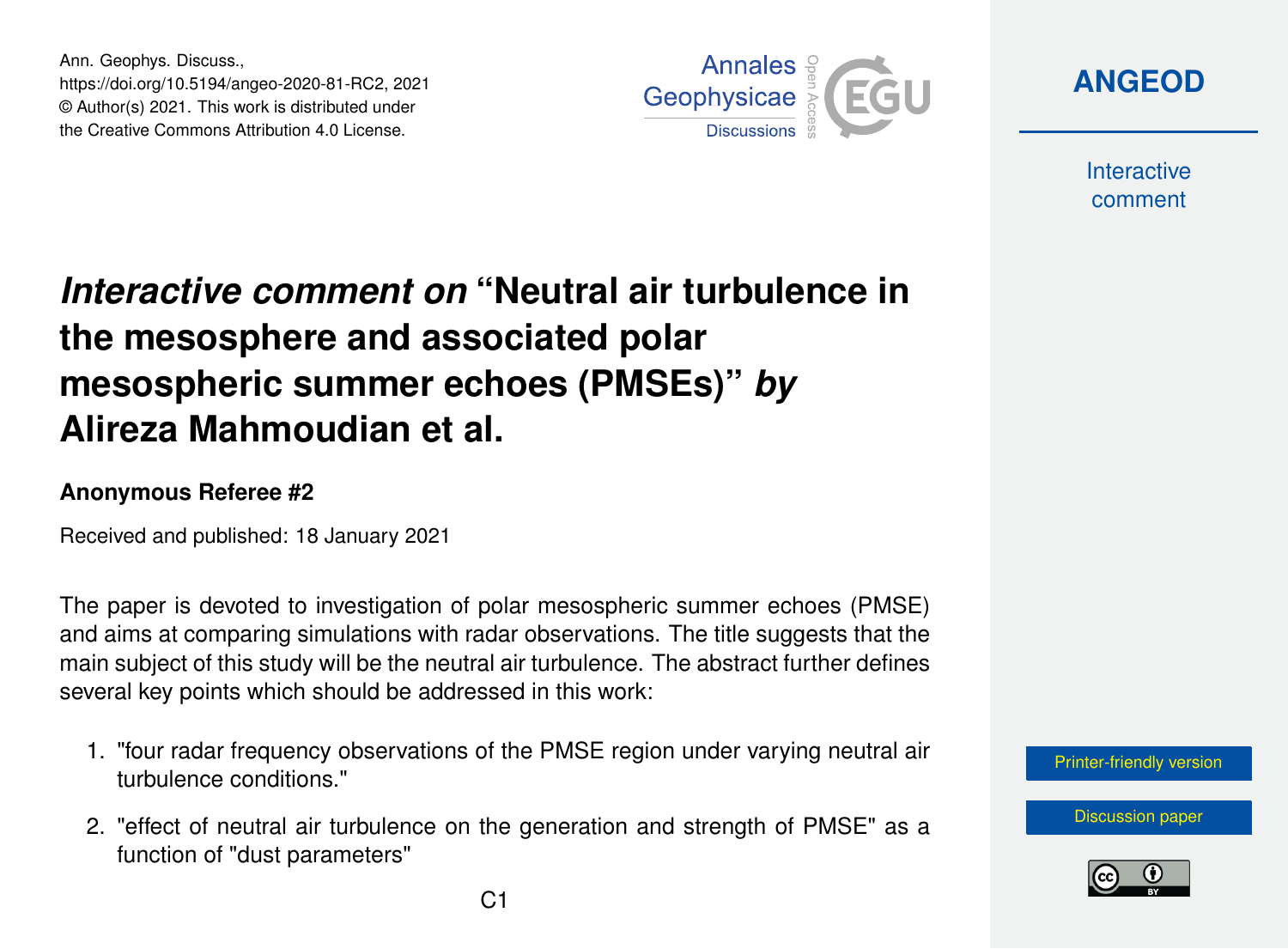- 3. "neutral air turbulence in presence of heavy dust particles, can largely explain the observed radar cross-section at four radar frequencies"
- 4. "effect of initial turbulence amplitude" as dependence on "of various dust parameters"
- 5. "Several key parameters in dusty plasma responsible for the PMSE observations are determined"

The paper is badly organized, difficult to read, and contains vast of misleading formulations (wrong definitions and descriptions). As a result, it is difficult to follow the authors ideas and interpretations.

I did not find satisfactory answers on most of the defined above problems and cannot suggest a simple way of improving this manuscript. Therefor I suggest rejection.

General structure of the manuscript must be improved by separating model description, simulation results, its comparison with measurements, and conclusions. Currently everything is mixed in two sections 3 and 4.

PMSE study at three radar frequencies can be found in work of *[Rapp et al.](#page-3-0)* [\(2008\)](#page-3-0), where it was quantitatively shown based on measurements, that turbulence in presence of heavy aerosols well explains PMSE strength and frequency (Bragg scale) dependence. Also, scattering of radio waves as dependence on turbulence parameters was addressed in detail by *[Lübken](#page-3-0)* [\(2014\)](#page-3-0). Therefore, authors must show what is new in their paper.

However, I may admit that if measurements shown here were made in a true common volume (which is not clearly said in the manuscript) they are quite interesting and I would encourage authors to submit a more consistent and detailed study based on these data.

In what follows I give some more specific comments.

**Interactive** comment

[Printer-friendly version](https://angeo.copernicus.org/preprints/angeo-2020-81/angeo-2020-81-RC2-print.pdf)

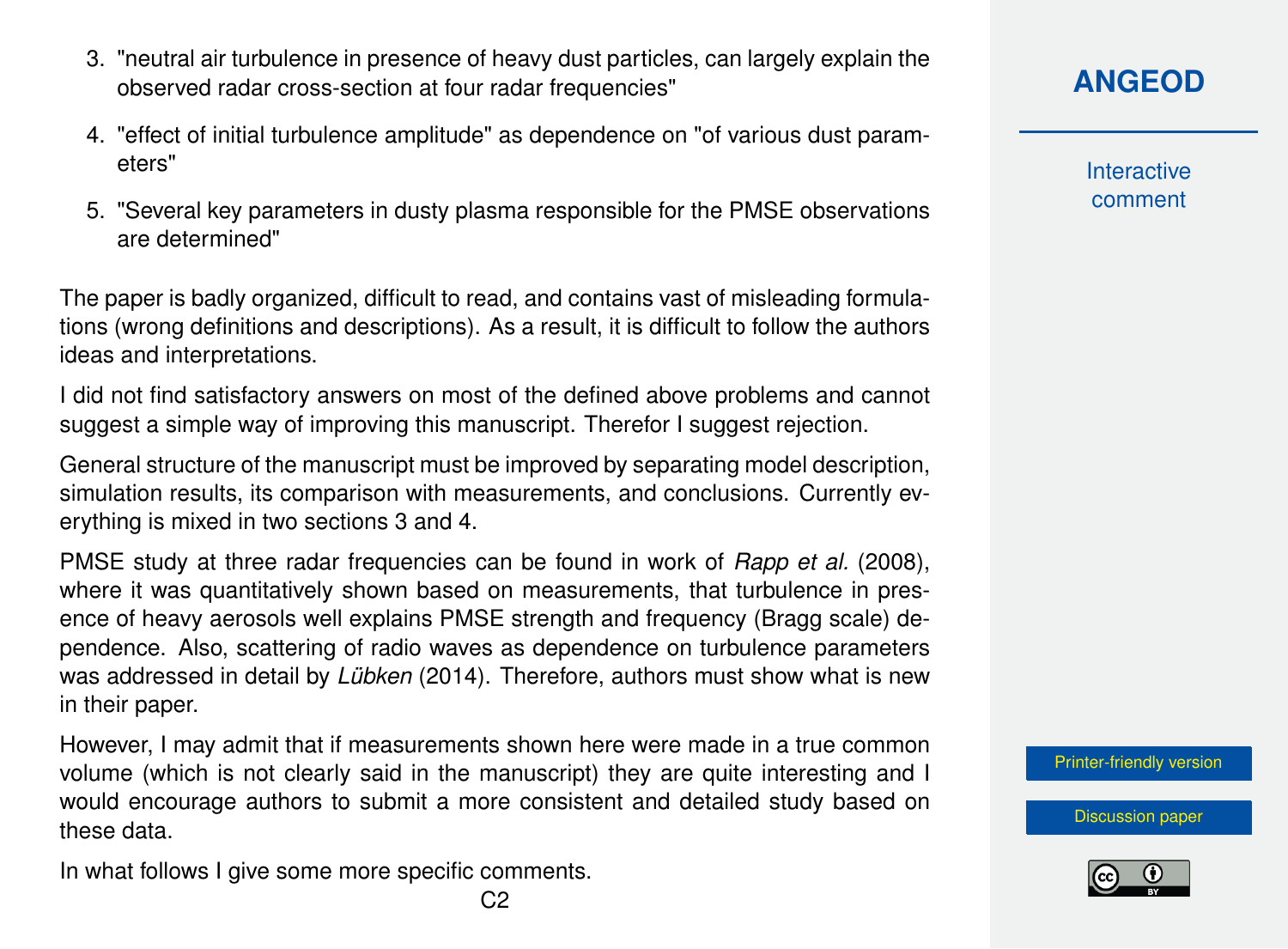- To point 1 above: I did not understand from the article how the "turbulence conditions" were "varying" during measurements and how it was inferred from those measurements. I've got an impression, that turbulence was not estimated from the measurements, however it might be possible, e.g., from spectral width of the radar measurements.
- The same is also valid for the second goal claimed in the abstract (point 2 above). Also, as I understand, the authors use "dust density fluctuation amplitude" as a measure of turbulence intensity. However, this relation is not justified or explained in the paper (e.g., at least by assessment of time constant). Also, I did not find, "effect on PMSE generation", e.g., range of "dust parameters" and turbulence intensity when PMSE is not generated, or threshold values, whatsoever.
- In abstract stated: "neutral air turbulence in presence of heavy dust particles, socalled fossil turbulence" (point 3 above). It is wrong formulation. You can name it dusty turbulence, but not fossil. Fossil turbulence can be characterized by presence of turbulent-like structures in scalar fields whereas the velocity field became laminar. Also, as mentioned above, this point was much better addressed by *[Rapp et al.](#page-3-0)* [\(2008\)](#page-3-0).
- To point 4 above: The term "various dust parameters" must be explained better, e.g., by a table of these parameters, or by sub-sectioning the paper explaining these dependencies subsequently. Also practical meaning of the "initial turbulence amplitude" in this study is unclear. Is it a pure feature of simulations or it can be used for interpretation of measurements?
- The last point in the list of goals mentioned above is not answered in this paper as well. However, this is already answered in numerous works published so far.

**[ANGEOD](https://angeo.copernicus.org/preprints/)**

Interactive comment

[Printer-friendly version](https://angeo.copernicus.org/preprints/angeo-2020-81/angeo-2020-81-RC2-print.pdf)